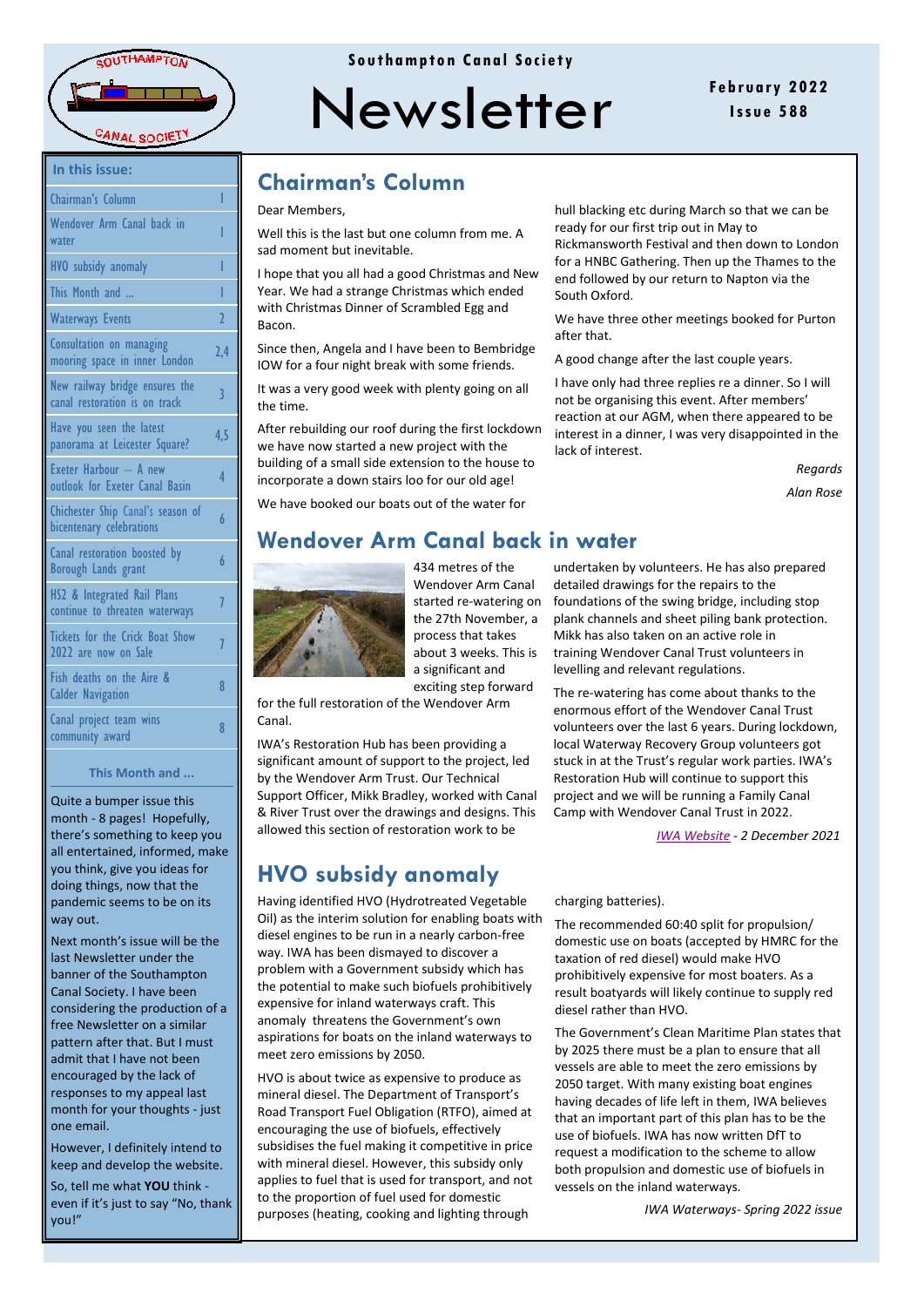## **Waterways Events**

The following is a list of waterway events due to take place within approximately 50 miles of Southampton plus other major events.

Whilst every effort is made to ensure the correctness of this information, please check with the listed contact who will be glad to confirm and supply further details. If YOU know of an event taking place that you feel should be in this list, but isn't, then please contact the editor (details on the back page).

OS grid references and/or postcodes are shown (where known but not guaranteed) to aid location of the event.

As a result of the pandemic and the related restrictions put in place by the Government, virtually all events since April 2020 have been cancelled. However, most Covid restrictions were lifted in July and it was expected that more events would be announced soon. Some or all of these events may be cancelled or amended if Covid-19 regulations require such action.

| Date/Time                                        | Organiser                                               | <b>Details</b>                                                                                                                                                                                                                                                | <b>Venue</b>                                                                                                                             | <b>Contact</b>                                                                                            |
|--------------------------------------------------|---------------------------------------------------------|---------------------------------------------------------------------------------------------------------------------------------------------------------------------------------------------------------------------------------------------------------------|------------------------------------------------------------------------------------------------------------------------------------------|-----------------------------------------------------------------------------------------------------------|
| Wed 9 Feb<br>2022 7.30pm                         | <b>IWA Lancashire</b><br>& Cumbria<br><b>Branch</b>     | Canal Lifts. An online webinar about canal lifts by<br>Peter Brown.                                                                                                                                                                                           | Online with Zoom.<br>Advance registration for this event is<br>necessary via the IWA website.                                            | https://waterways.org.uk/support/way<br>s-to-get-involved/events/canal-lifts                              |
| Sun 20 Feb<br>2022 10.00am                       | Somersetshire<br>Coal CS                                | Walk - Midford to Lock 22.                                                                                                                                                                                                                                    | Meet: Twinhoe Lane, Midford, BA2 7DD.<br>(ST 760606). For location see map here.                                                         | Liz Tuddenham 01225 335974                                                                                |
| Thu 24 Feb<br>2022 7.30pm                        | Somersetshire<br>Coal CS                                | Social meeting cancelled due to uncertainty about Radstock Working Men's Club, The<br>Covid.                                                                                                                                                                  | Street, Radstock, BA3 3PR (ST688547).                                                                                                    | Steve Page: 01761 433418 Email:<br>membership@coalcanal.org.uk                                            |
| Wed 26 Feb<br>2022 10.00am-<br>3.00pm            | Chichester Ship<br><b>CT</b>                            | Feathers, Fins and Fur An event for pre-school<br>and primary age children and it's completely free.<br>All we ask is that parents and/or carers remain<br>with children at all times. Refreshments are<br>available to purchase. Further details on website. | Canal Heritage Centre, Canal Basin,<br>Chichester, PO19 8DT. (SU 858041)                                                                 | Canal Centre: 01243 771363<br>Website:<br>https://chichestercanal.org.uk/.                                |
| Wed 16 Mar<br>2022 7.30pm                        | <b>IWA Lancashire</b><br>& Cumbria<br><b>Branch</b>     | The Leeds & Liverpool Canal An online webinar<br>with Mike Clarke, President of the Leeds and<br>Liverpool Canal Society, on 25 years of the<br>Society and how the Canal has changed over the<br>last 50 years.                                              | Online with Zoom.<br>Advance registration for this event is<br>necessary via the IWA website.                                            | https://waterways.org.uk/support/way<br>s-to-get-involved/events/the-leeds-<br>and-liverpool-canal        |
| Thu 24 Mar<br>2022 7.30pm                        | Somersetshire<br>Coal CS                                | Canal Restorations by Patrick Moss.                                                                                                                                                                                                                           | Radstock Working Men's Club, The<br>Street, Radstock, BA3 3PR (ST688547).<br>For location see map here.                                  | Steve Page: 01761 433418 Email:<br>membership@coalcanal.org.uk.                                           |
| Sat 26 Mar<br>2022 9.30am-<br>2.30 <sub>pm</sub> | Inland<br>Waterways<br>Assoc & Canal<br>and River Trust | Waterway Restoration Conference 2022. This<br>year the focus is on overcoming obstacles and<br>seizing opportunities, including case studies from<br>the Cotswold Canals & Montgomery Canal. The<br>event is free to attend and includes lunch.               | The Subscription Rooms, George St,<br>Stroud, GL5 IAE (SO850051).<br>Advance booking for this event is<br>necessary via the IWA website. | https://waterways.org.uk/support/way<br>s-to-get-involved/events/waterway-<br>restoration-conference-2022 |
| Sun 27 Mar<br>2022 10.00am                       | Somersetshire<br>Coal CS                                | Walk - The Lower Lock Flight. Looking at the<br>lower part of the Combe Hay lock flight.                                                                                                                                                                      | Meet: Bridge Farm, Combe Hay, BA2<br>7NX. (ST745604)                                                                                     | Liz Tuddenham: 01225 335974<br>Email (not HTML):<br>liz@poppyrecords.co.uk.                               |
| Sat 9 Apr 2022<br>$11.00am -$<br>3.00pm          | Chichester Ship<br>СT                                   | 200th Anniversary Celebration Event Celebration Canal Basin, Chichester, PO19 8DT. (SU<br>of the bicentenary of the opening of the canal to<br>Chichester. See page 6 of this Newsletter.                                                                     | 858041)                                                                                                                                  | Canal Centre: 01243 771363<br>Website:<br>https://chichestercanal.org.uk/.                                |
| Sun 17 Apr<br>2022 10.00am                       | Somersetshire<br>Coal CS                                | Walk - The Upper Lock Flight. Looking at the<br>upper part of the Combe Hay lock flight.                                                                                                                                                                      | Meet: Bridge Farm, Combe Hay, BA2<br>7NX. (ST745604)                                                                                     | Derrick Hunt: 07986 972984                                                                                |

# **Consultation on managing mooring space in inner London**

CRT are inviting boaters and local stakeholders to take part in a consultation on ways to improve the management of mooring space on central London's busy canals<sup>[1]</sup> to balance the needs of local and visiting boats.

### **Why are they doing this?**

With boat numbers across the whole London waterway network remaining at around record levels (c.4,000 boats<sup>[\[2\]](https://canalrivertrust.org.uk/news-and-views/news/consultation-on-managing-mooring-space-in-inner-london#_ftn1)</sup>), amongst the proposals included in the consultation is an increase in pre-bookable paid moorings at ten central London short-stay visitor sites.

Pre-bookable paid moorings have been successfully operating at an initial two locations since 2019, offering the assurance of a mooring spot to both residential and leisure boaters in and around London as well as boaters visiting the capital. Combined, the pre-bookable paid moorings will account for around 40 berths with the majority of shortstay visitor moorings, and all the 14-day towpath moorings, remaining unchanged.

Views are also being sought on a proposal to make access to short-stay visitor moorings fairer by a more active management of the sites, limiting the amount of time individual boats can use them in a year and increasing the overstay charge if they stay longer than permitted.

Finally, to reduce the risk of blocking the channel and to make navigation safer, the consultation proposes preventing triple mooring and mooring against a widebeam on the busiest central London

#### waterways.

### **London Mooring Strategy**

The Trust's 2018 London Mooring Strategy, which set out plans to improve the experience of boating in London and make the waterways a place that can be shared safely and fairly, highlighted the need to make moorings more accessible for all boats visiting and navigating through the capital, as well as those boats that predominantly cruise in London. This consultation is aimed at balancing the needs of boaters without permanent moorings with those of boaters who want to visit the capital.

The Trust has sought suggestions from boaters about how to fairly manage the space and has ruled out several options, including a 'congestion charge', a 'London Licence', and a limit to the time boats can spend in central London on top of existing continuous cruising guidelines.

### **An intrinsic part of the capital's canal culture**

Ros Daniels, CRT's regional director, said: "Boats and boaters bring so much to London's waterways and are an intrinsic part of the capital's canal culture. Our proposals recognise and protect that and will help make the waterways accessible to boaters who want to visit them, and who have previously been put off because they don't think they'll be able to find a place to moor.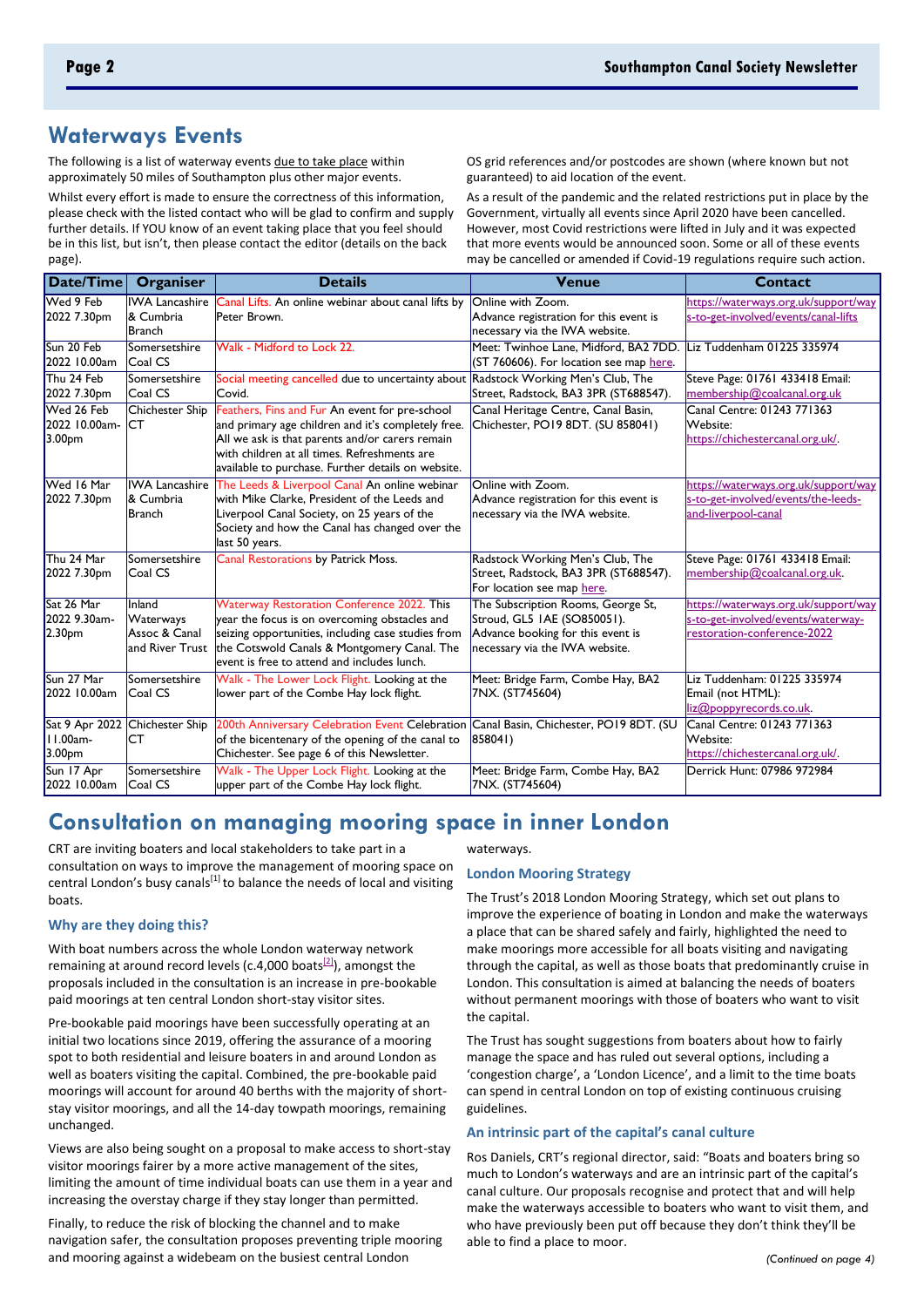### New railway bridge ensures the canal restoration is on track

A major project to replace a railway bridge which means boats will be able to pass underneath it has been completed on time during the Christmas holiday.

A team of 150 operatives from Network Rail and its contractor Alun Griffiths Network Rail worked around-the-clock on behalf of the Cotswold Canals Connected partnership to ensure the project was completed while the rail line was closed for seven days between Christmas and New Year.

The original bridge had been replaced in the 1960s, with an embankment leaving only a narrow opening that was too small for boats to pass through, and needed to be replaced as part of the restoration of the Stroudwater Canal. The Ocean railway bridge project took more than two years of planning, which included casting the new bridge sections on site, catching and relocating thousands of fish, draining a 230 metre section of the canal. The team used a total of 4,000 tonnes of material for the foundations and backfilling around the new structure and 500 tonnes of track stone when reinstating the railway.

The new bridge sections, the largest of which weighed 64 tonnes, were lifted into place using a 1,200 tonne crane. Despite strong winds and heavy rain, the work was completed on time. The new bridge, with its integrated towpath, will allow boats to pass under the railway as part of the restoration of The Stroudwater Canal which will eventually make Stroud and Stonehouse canal towns once again.

Chris Mitford-Slade, Cotswold Canals Connected Project Director said: "This was the largest and most complex project on this section of the canal (known as Phase 1B) and we would like to thank all of those living in the locality for their support, understanding and tolerance

"This project, and the canal restoration, would not have been possible without the support of the National Heritage Lottery Fund, private donations, fundraising and grants."

Network Rail project manager Deborah Elliott said: "We are very proud to have completed this stage of the Ocean railway bridge replacement on behalf of Cotswold Canals Connected. Our teams worked through challenging conditions to deliver this important project for the local community and we were very grateful for their interest and support throughout."

Stroud District Council Leader Doina Cornell said: "This is more than just an engineering project; our aim is for the canal restoration to act as a catalyst for social, cultural, economic and environmental transformation. We look forward to working with communities and organisations along the canal and recognise the significant effort that will be required from volunteers to complete the project."

Alun Griffiths' Managing Director Stephen Tomkins said: "After months of detailed planning, Griffiths are proud to have successfully and safely delivered the 172-hour blockade at the Ocean over the Christmas period. The success of this scheme is testament the strong collaboration with Network Rail, Stroud District Council and their stakeholders, along with our trusted supply chain partners. "As a local contractor, we pride ourselves on delivering schemes that leave a positive legacy for the communities in which we work. This scheme is a great example of leaving a positive legacy by once again having a navigable canal for users and the local community."

A time-lapse film of the installation will be released soon, and will be available to view on the Cotswold Canals Connected website and social media channels.

The canal towpath either side of the bridge will remain closed until the end of March to allow follow-up work including re-establishing the clay lining to the canal, refilling the canal, constructing a new towpath and planting trees on the canal bank. An alternative walking and cycling route is signposted.

Finally, the site compound and other working areas will be restored to their previous condition.

Information events about the canal restoration project will take place over the coming months at a number of canalside locations.

Cotswold Canals Connected is a partnership of organisations led by Stroud District Council and the Cotswold Canals Trust which are restoring the canal network. Phase 1A, which is now complete, restored the section between Stonehouse and Thrupp. Phase 1B, which includes this project, will restore a further four-mile section between Stonehouse and Saul Junction providing a connection to the national waterway network.

The partnership is committed to significant outcomes for wildlife, people and communities, and our canal heritage.

Find out more about Cotswold Canals Connected at www.cotswoldcanalsconnected.org and on Facebook, Twitter, Instagram and LinkedIn.

Above: The railway crossing in 2008 Below: Preparations almost complete - 24 December 2021





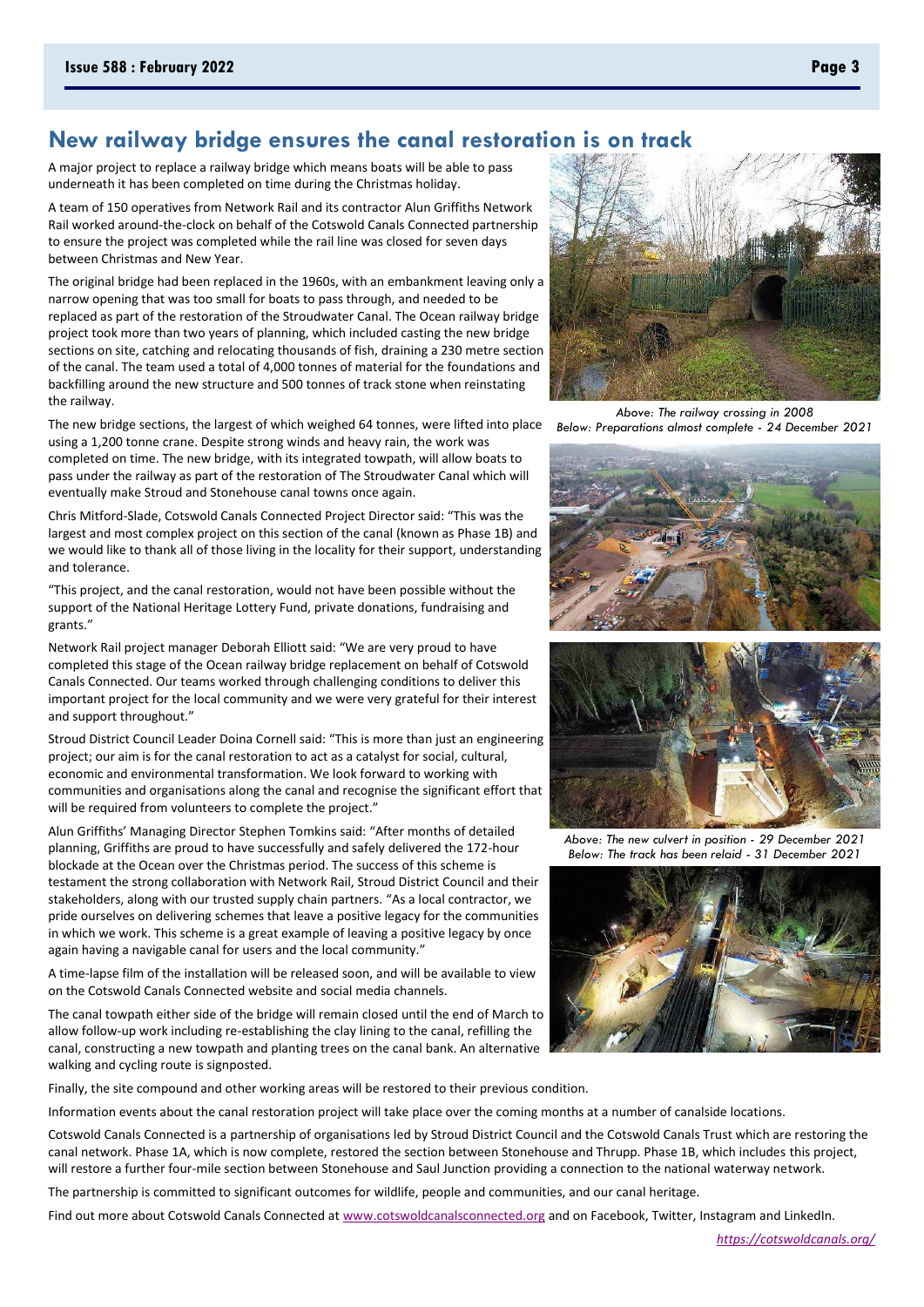# Have you seen the latest panorama at Leicester Square?



Our occasional correspondent Annemarie Evans, daughter of our President and a journalist/ broadcaster based in Hong Kong, has sent in this article and the accompanying picture on the opposite page - hardly the latest item from the internet! Thank you, Annemarie.

"What you doing on Saturday?" "Oh I'm off to see the panorama in Leicester Square." Before cinema, visitors to a circular building in London would go to see a panorama - a massive oil painting of a geographical wonder of the world - such as Hong Kong in 1843 - that they could look up and round and marvel at. Robert Burford was a 19th Century British entrepreneur and oil painter who created these enormous paintings, with H.C. Selous providing the figures. These panoramas exhibited at Leicester Square included The View of the Island and Bay of Hong Kong based on the sketches and scribbled notes of Lieutenant F. J. White of the Royal Marines. So this humungous oil painting of Hong Kong was created just three years after Hong Kong

"Robert Burford had this thing called The Panorama which was started in The Strand and then moved to Leicester Square which was an enormous building and he painted a very large oil painting of Hong Kong and people would pay to go inside and see this great wonder of the world as an oil painting," says antiquarian Jonathan Wattis, who has

# **Mooring space in inner London**

became a British colony 180 years ago.

(Continued from page 2)

"After a lot of discussion with boaters, we've identified proposals that we believe will offer a balanced solution, giving boaters the option of guaranteeing a space, ensuring our short-stay sites are being used fairly, improving safety, and preserving all our existing 14-day towpath moorings.

"We must find a way to manage this finite space to keep the canals safe and shared fairly between liveaboard, leisure and trade boaters. I'd urge every boater to take part in the consultation and share their views."

### The consultation

The consultation is running until March 2022. To take part, please visit: canalrivertrust.welcomesyourfeedback.net/London

Other London Mooring Strategy strands include installing more mooring rings, upgrading boater facilities and scoping locations for new facility sites, identifying ways to make the waterways safer for powered and unpowered boats, and reviewing short-stay mooring sites. The

been based in Hong Kong since the 1980s.

"He did about 31 different cities or places in the world and people would marvel. They were able to go and view these different exotic places from all over the world and Hong Kong at the time was particularly interesting and this is how this came about. The thing is when all the oil paintings were taken down they were cut up and reused. So none of the original oil paintings still exist."

What still does exist is the accompanying information leaflet, which is what you see here. So visitors would buy a ticket and then they could also buy this leaflet with more details on the new buildings going up in 1843, the junks, sampans and British naval ships, the house of Major Caine, who headed up the civil and military magistracy and jails.

"All of the boats have numbers on them so it tells you what you're looking at," says Jonathan, although there's a few spelling mistakes in there where Burford and Selous perhaps struggled with Lieutenant White's handwriting.

"This is an 1843 view of Hong Kong Island and the surrounding area - so you're going through nearly 360 degrees of the island of Hong Kong and KowloonThe panorama would be shown in a big circular building. So you'd go in and you'd go up steps and see from a distance this great panorama, a circular panorama within this building and Hong Kong was one of them. Right round the wall."

**Annemarie Evans** 

Trust will be providing an update on work to install new towpath mooring rings and customer service facilities improvements in January  $2022$ 

CRT are also introducing Water Safety Zones on the Lee Navigation as part of the Strategy. Following independently facilitated consultation with stakeholders, it is currently following the first recommendation in the independent report  $-$  to 'explain and enforce the existing rules and regulations' - putting up clear signs and walking the towpaths daily, speaking to boaters about the existing 'no mooring' areas, with the Trust's existing Improper Mooring Process due to come into effect from January 2022.

[1] Waterways covered by the proposals include the Grand Union Canal east of Kensal Green, the Regent's Canal, the Hertford Union Canal, and the Limehouse Cut.

 $^{[2]}$ 4,274 boats at the last full national boat count in 2019, with weekly sighting data over the past 18 months showing numbers remain high.

Canal & River Trust News - 21 December 2022

# **Exeter Harbour - A new outlook for Exeter Canal Basin**

A new plan and a fresh vision for the Exeter Canal Basin was published in January, the aim is to bring back the interest and vibrancy of maritime activity to Exeter and give the Canal Basin economic and visitor focus as a busy harbourside for the city.

John Monks, president of the Friends of Exeter Ship Canal said "Following our publication of Making the Canal Matter Again to Exeter in November 2020 we are now pleased to present

our vision for the future of the Exeter Canal Basin. The Canal Basin Masterplan approved by Exeter City Council in 2004 is now outdated and our new plan is intended to transform the Canal Basin through promoting a long term strategy for sustainable maritime activity.



"Today it is widely appreciated that waterway regeneration represents good value for the investments put into it. It can expand an area's overall economy, increase vitality of communities, help to meet crucial environmental challenges and draw more visitors through the diversity of its activities.

"The Friends vision for Exeter Harbour incorporates this fresh approach".

The Friends of Exeter Ship Canal are a voluntary group dedicated to preserving and bringing new life to the heritage of the canal as an integral part of the city's life and economy and for the enjoyment of everyone today and in the future.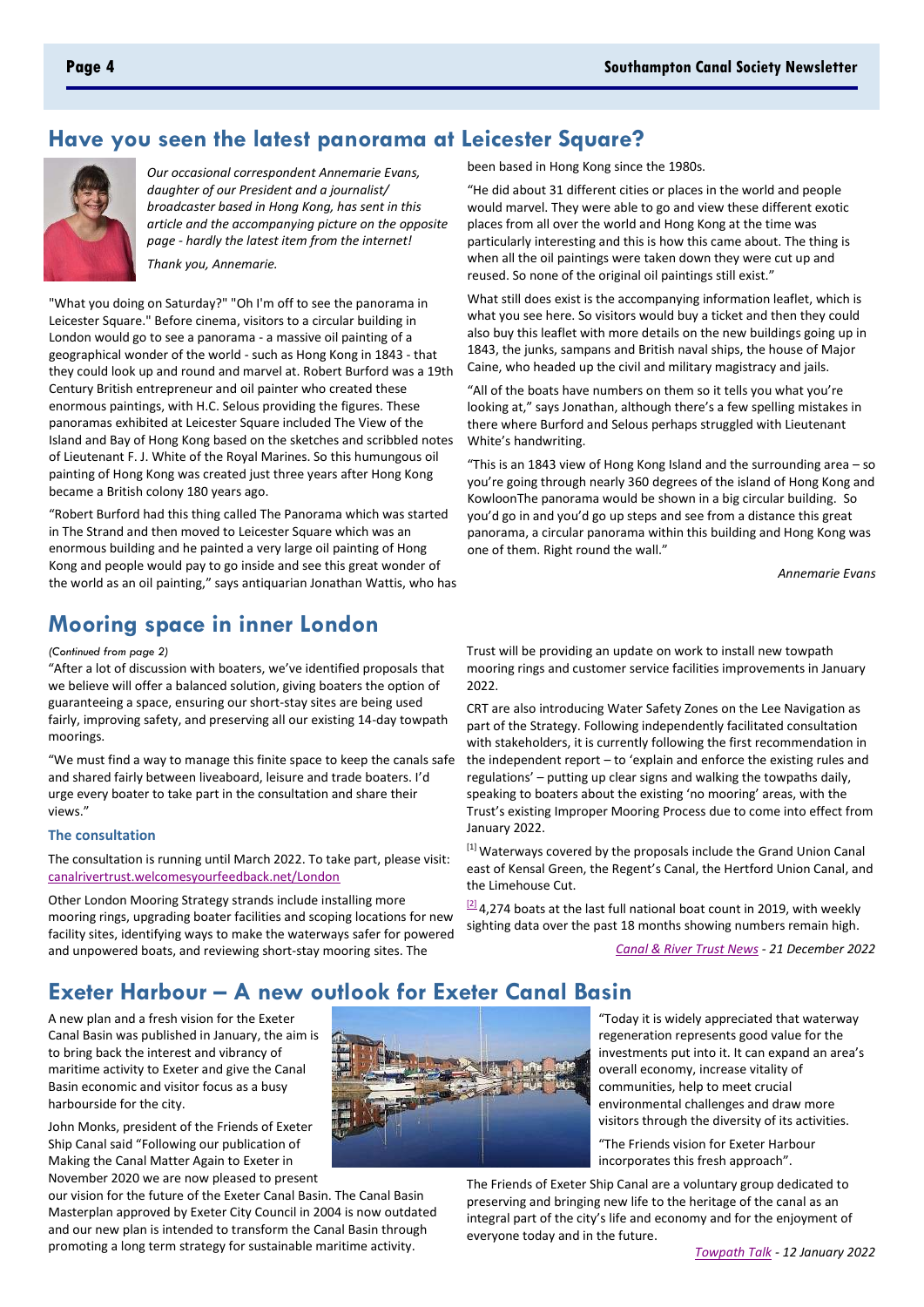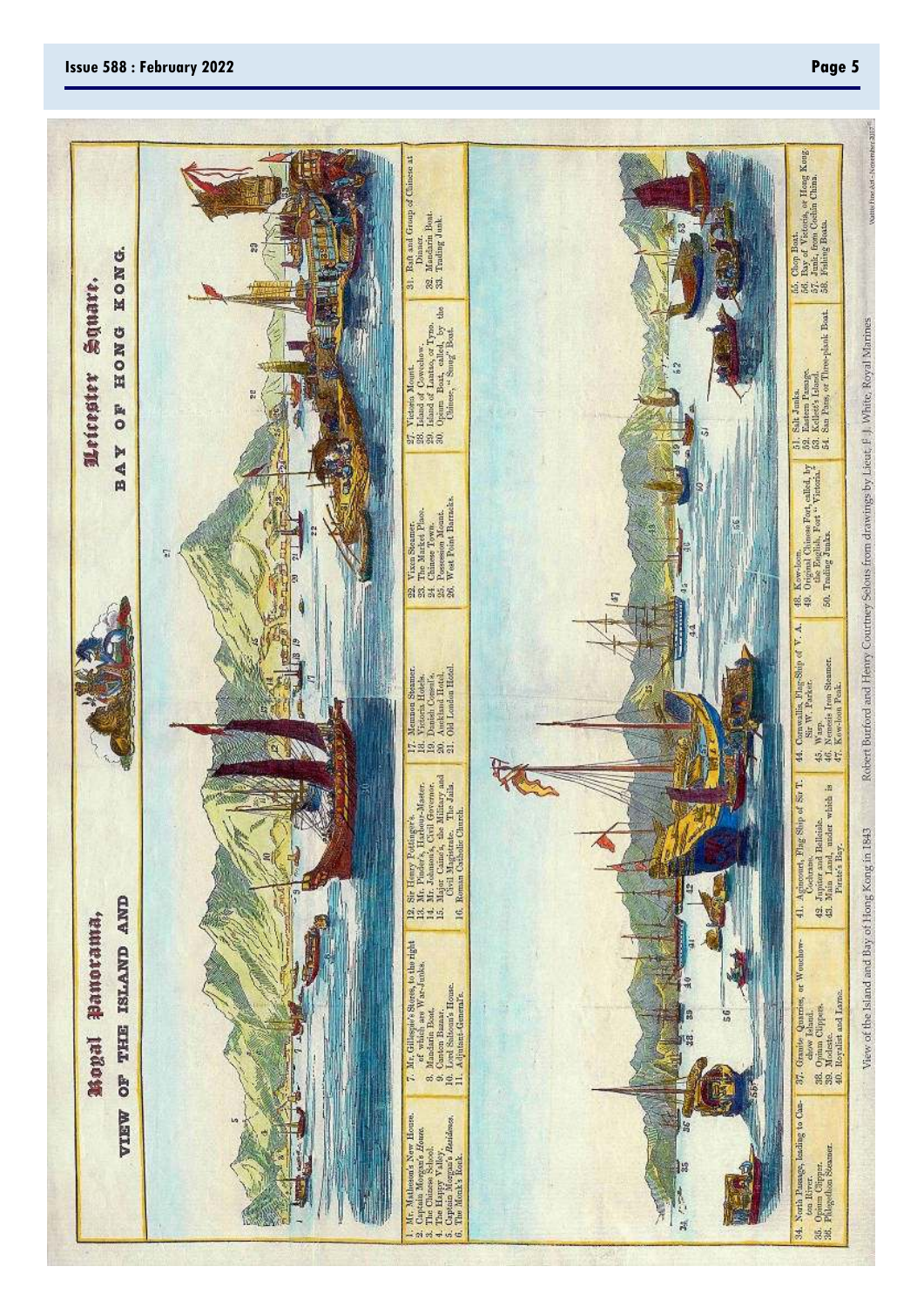**Boat inspections** 

celebrations.

Volunteers at the trust have been

shipshape at the canal ahead of the

Every January one of the canal trip

inspection. Because the trip boats

passengers they must each have an

Kingfisher and Richmond carry

inspection every two years. This

of the Marine and Coastguard

everything is in order.

Agency (MCA) to make sure that

time it was Kingfisher's turn to be

lifted out of the water. It is the job

boats is removed from the water for

busy making sure everything is

Council's 'Spark Culture' opening event and a partner host for Chichester University and the Fringe performers through the summer'.

opening of the canal and Heritage Open Days.

The trust, which is a self-funded charity, will further mark 20 years of

formation in September 2022, which coincides with the second formal

# **Chichester Ship Canal's season of bicentenary celebrations**

CHICHESTER Ship Canal's season of anniversary celebrations will start on Saturday April 9 - 200 years to the day from its formal opening in 1822.

Alison Golt, 200th Project Team, said: 'We're inviting the community to the Basin, where the event will begin at 11am with short speeches followed by a gunfire salute from the Fort Cumberland Guard." The day

will culminate in a flotilla along the canal arriving at the basin at 3pm.

She added: "The Chichester Ship Canal Trust is hosting a day of live music, stalls, food, entertainment, children's activities, water-based displays including the 1950s vintage tugs, canoe club and model boats, and land-based exhibitions which will feature knitted bunting, volunteer stories and our heritage centre display."

Events will then run through the spring and summer and will feature a historical talk by local author and historian Alan Green at the West Sussex County Record Office, a year -long curated exhibition at the



A view of the Chichester Canal close to the location of the famous view painted by JMW Turner. PHOTO: HOLLY BATESON

Chichester District Council Museum 'The Novium', hosted boat trips along the canal, a photography competition and a pub quiz.

A new sign to mark the location of the famous view painted by JMW Turner will be installed and there will be family-friendly activities through the school holidays, a guided walk with the Friends of the Old Ford to Hunston Canal and an art partnership with a contemporary art group ARTEL.

Trustee Catherine Cannon said: 'Recognising the canal's position at the heart of the cultural, leisure and heritage sector in Chichester city, the Trust is really pleased to be a host venue for Chichester District

Frisky, a 1950s built tug was removed to repair her prop shaft; Cygnet, a glass fibre work boat required some much-needed TLC and finally the canal's newly acquired 1960s built tug was moved to the water after having its hull restored and repainted by canal volunteers." Preparation for the lifts started before Christmas and there was much

activity on January 4 with the removal of the canal's popular Christmas lights and decorations. Lifts were performed on January 5.

Towpath Talk - 28 January 2022

# **Canal restoration boosted by Borough Lands grant**

restore a former waterway. The Melksham, Chippenham & Calne branch of the Wilts & Berks Canal Trust has been awarded a grant of £4825 from Chippenham Borough Lands Charity.

The money has been used to provide additional equipment for local work parties including an all-terrain mower, chainsaw, hedge-trimmer, brush-cutter, pole-saw, scythe and various other tools as well as training. The grant will help the charity to cope with a surge of support from local people and businesses who are keen to bring the former canal back to life.

Chairman of the Melksham, Chippenham & Calne branch Dave Maloney said: "The national lockdowns encouraged a much greater appreciation of nature and outdoor exercise, which inspired more people to seek an active role in the restoration campaign.

"We've also seen increasing interest from local businesses who want to use our work parties for team-building days. He added: "This welcome support provides more opportunities to work on multiple projects, but we're sometimes limited by the amount of equipment available.

"However, this generous grant from CBLC will allow us to train and equip even more volunteers and therefore quicken the pace of restoration."

Phil Tansley, CEO of Chippenham Borough Lands, said: "We are delighted to be providing funding support to the Wilts & Berks Canal

GRATEFUL volunteers have received a welcome boost to their efforts to Trust "Their fantastic work along the canal is helping to bring back into use the waterway for the benefit of local residents."

### **Dry dock**

Volunteers have already reconstructed a towpath, wharf, bridge and spillweir to the south of Pewsham and are now rebuilding a dry dock. The stretch includes around a mile in water.

Teams are also working on another mile of canal to the east of Pewsham, from Green Lane Farm towards Stanley.

The aim is to extend and then connect these sections with the original line south of Lacock, where the trust has already purchased some of the land, to join the proposed new 'Melksham Link' which would provide access to the Kennet & Avon Canal.

Aside from the welcome boost to local tourism and employment, and the creation of safe new routes for walking and cycling, the restoration would also provide valuable new wildlife habitats.

Work party tasks include digging, bricklaying, hedge laying, grasscutting and tree planting, as well as operating chainsaws or driving dumpers and excavators, with training available.

There are also opportunities to volunteer with event management, fundraising and research.

Email dave.maloney@wbct.org.uk or visit www.wbct.org.uk

### Page 6

Volunteer director Ian Jackson said: 'It was not just Kingfisher that was removed from the water. This year saw an extra three boats lifted: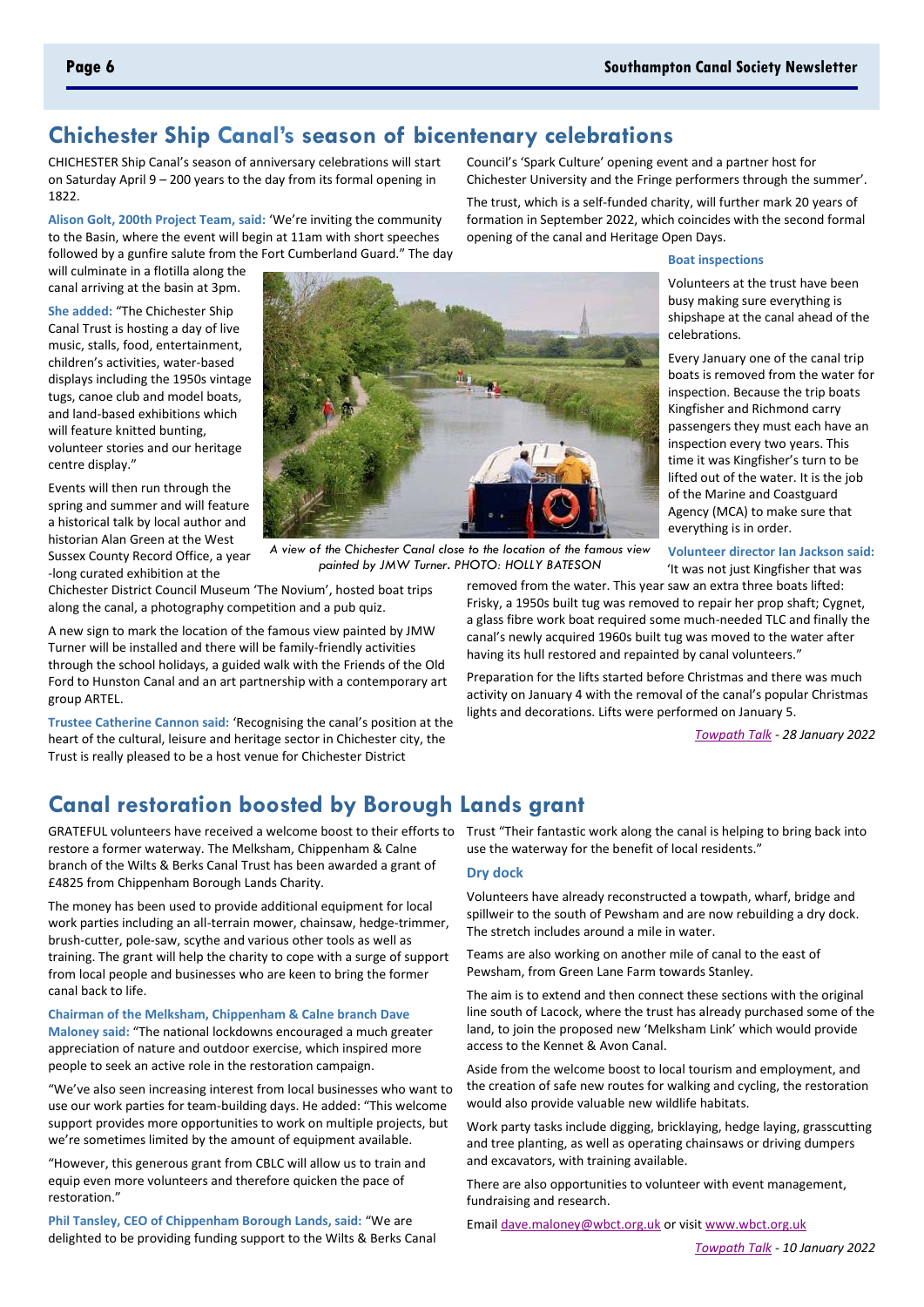# HS2 & Integrated Rail Plans continue to threaten waterways

Eastern Lea of HS2, but there is more to be done. They have submitted their response to an Inquiry into the Government's Integrated Rail Plan.

The decision to scrap the Eastern Leg of HS2 between the East Midlands and Leeds in favour of upgrading existing routes is good news for several waterways that were threatened by the proposals.

We have welcomed this in our submission to an Inquiry into the Government's Integrated Rail Plan (IRP), which affects several waterways and canal restoration projects. However, we continue to be critical of the intention to press ahead with the Western Leg of HS2 2b. Additionally, there is a lack of detail on the Northern Powerhouse Rail (NPR) routes which may adversely affect other waterways.

The IRP was published in November 2021. It covers HS2 Phase 2b. NPR and

some Midlands Rail Hub proposals and sets out the Government's decisions on new high speed lines and major upgrades of the rail network in the North and Midlands over the next 30 years.

Our submission was made in response to an invitation by the House of Commons Transport Select Committee to anyone concerned by the implications of the IRP and how it integrates with HS2.

### **HS2 Phase 2b East**

Scrapping much of HS2 East avoids adverse impacts to several waterways including the Cranfleet Cut, Erewash Canal, Nottingham Canal, Chesterfield Canal, Sheffield & South Yorkshire Navigation, and Aire & Calder Navigation. However, the "safeguarding" orders remain in place which means the Chesterfield Canal restoration at Staveley continues to be blighted by uncertainty, and we have called for this to ho liftod

HS2 Phase 2b East will now end at East Midlands Parkway station but the IRP says nothing about its route through Measham which still threatens a large housing site that was set to contribute significantly to the restoration of the Ashby Canal. The review of this route which was promised in 2018 should now be speedily completed to allow the restoration to proceed.

### **HS2 Phase 2b West**

The IRP confirms the intention to proceed with HS2 Phase 2b West

The Inland Waterways Association (IWA) welcomes the scrapping of the from Crewe to Manchester, which will have major impacts on the environment and heritage of the Middlewich Branch of the Shropshire Union Canal and on the Trent & Mersey Canal north of Middlewich. We have been critical of the engineering design of this route, crossing the Cheshire salt field with its unpredictable subsidence problems, and its poor integration with the NPR proposals for east-west connectivity. Therefore, we are advocating for progress on this route to be paused

while new proposals are considered.

### **New Transpennine Route**

The NPR proposals for a new Transpennine route have been cut back to upgrades of the existing route via Huddersfield to Leeds, with a new section of high speed line from Manchester to Marsden, east of Standedge tunnel. But finding a new route through hilly terrain and dense built development will be a major challenge. We have called for more

information about the routes of new sections of NPR line, and where widening of existing lines outside the present railway land take is planned, which could impact several waterways. They should also make clear if they plan to re-open the two original single track tunnels at Standedge, which would affect the current operational safety measures for the canal tunnel.

### **Warrington to HS2 West**

Another section of high speed line is proposed between Warrington and a connection with HS2 West. This uses a freight line which crosses the St Helens (Sankey) Canal at low level on a former swing bridge which would permanently prevent its full restoration. Either a raised crossing should be provided or if this is not feasible than a different route for NPR through Warrington Central should be considered.

### Protecting the Waterways from the worst effects of HS2

We're campaigning to protect canals and rivers from the damaging effects of HS2, especially where the tranquillity of the waterways is under threat. Our HS2 route changes have already reduced waterways crossings - saving the project £50 million - and we have secured agreement for a new canal restoration route, a new mooring basin, changes in viaduct designs and improved noise protection.

Download IWA's response to the Transport Committee Integrated Rail Plan Inquiry (164.76KB)

IWA website - 28 January 2022

# Tickets for the Crick Boat Show 2022 are now on Sale

Advance tickets are now on sale for the 2022 Crick Boat Show, saving up to 15 percent on the entry price. The event, which takes place at Crick Marina, near Daventry in Northamptonshire, will be held across the Bank Holiday Weekend celebrating the Queen's Platinum Jubilee (3-5 June 2022), with an extra Trade & Preview Day on Thursday 2 June.

Britain's biggest inland waterways event, Crick Boat Show is organised by Waterways World in association with the Trust and Crick Marina, and is expected to attract over 26,000 visitors.

For Friday 3, Saturday 4 and Sunday 5 June, adult tickets are £18.00 on the gate, £15.30 if purchased in advance. Entry for children aged 16 and under is free on Friday 3, Saturday 4 and Sunday 5 June. Three-day adult tickets are £40.00 on the gate, £34.00 in advance.

Tickets for the Trade & Preview Day on Thursday 2 June are only available in advance (from February 2022) and are priced at £25.00 each. Preview Day visitors will have access to an exclusive online bookings system for boat viewings on Thursday 2 June. The bookings system will open in early May 2022. Preview Day visitors will also receive a gift bag and a free hot drink.

All advance tickets will be sent out in May and delivery is free of charge. Advance tickets can be ordered online or by phone until 12 noon. Camping pitch prices start at £45.00 for one night for a 6m x 6m pitch for a tent and car. Mooring costs start at £1.50 per foot.

For more information and to book tickets, camping pitches and moorings, visit www.crickboatshow.com or call 01283 742970, Monday to Friday 9am to 3pm.

The Show will open from 10am until 6pm on Friday 3 and Saturday 4 June and until 5pm on Sunday 5 June. On Trade & Preview Day, Thursday 2 June, the Show will be open from 12 noon until 6pm for Preview Day Visitor ticket holders, and from 10am to 6pm for preregistered Trade visitors. Evening entertainment will run from 7.30pm to 11.30pm on Thursday 2, Friday 3 and Saturday 4 June.



Western entrance to Standedae Tunnel